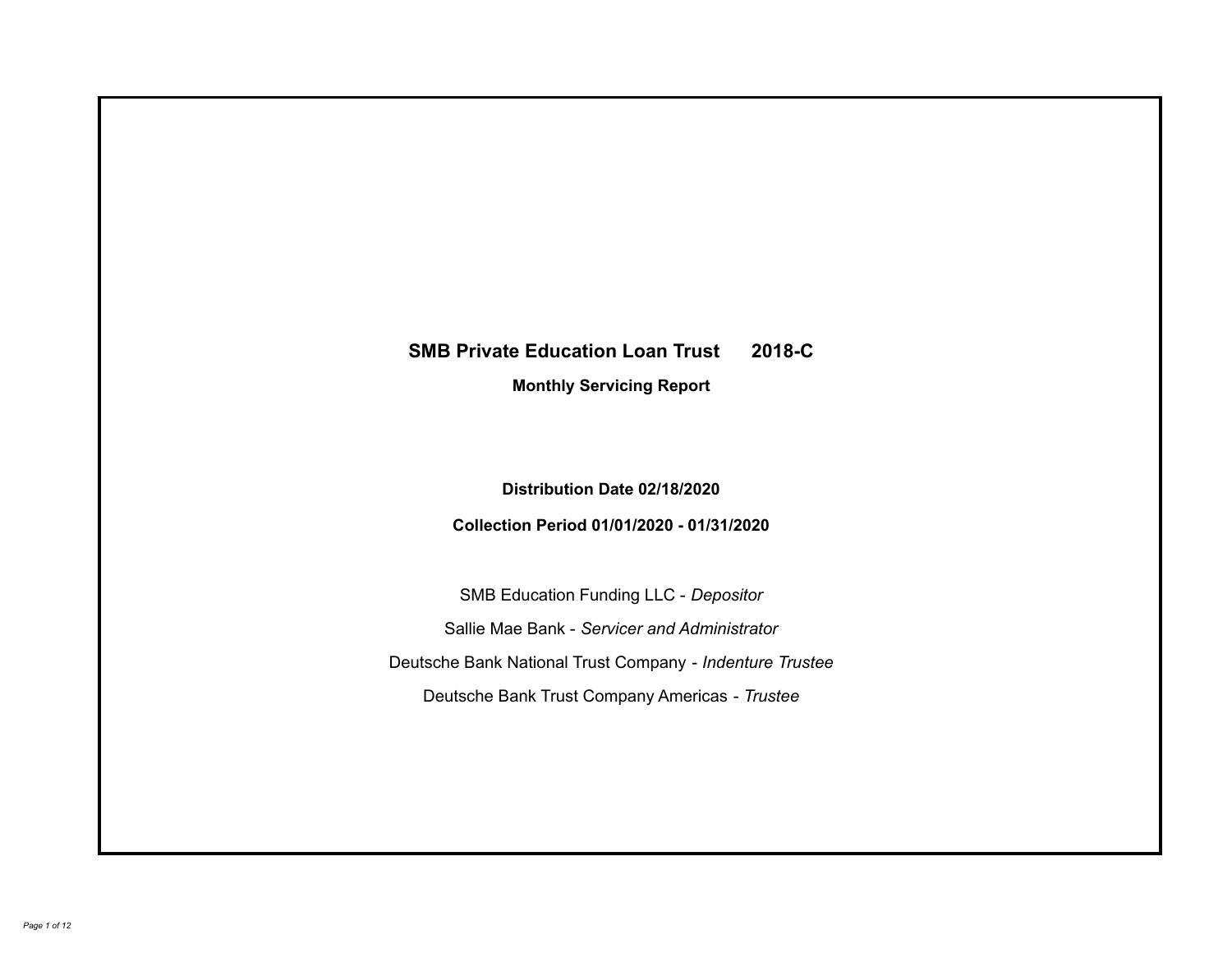| Α | <b>Student Loan Portfolio Characteristics</b>   |                                              | Settlement Date<br>09/19/2018 | 12/31/2019            | 01/31/2020            |
|---|-------------------------------------------------|----------------------------------------------|-------------------------------|-----------------------|-----------------------|
|   | <b>Principal Balance</b>                        |                                              | \$557,492,029.76              | \$470,545,847.24      | \$460,888,447.70      |
|   | Interest to be Capitalized Balance              |                                              | 38,025,828.51                 | 31,024,996.07         | 31,318,666.77         |
|   | Pool Balance                                    |                                              | \$595,517,858.27              | \$501,570,843.31      | \$492,207,114.47      |
|   | Weighted Average Coupon (WAC)                   |                                              |                               |                       |                       |
|   |                                                 | WAC1 (Contractual Interest Rate on the Loan) | 9.74%                         | 9.54%                 | 9.44%                 |
|   |                                                 | WAC2 (Average of Applicable Interest Rate)   | 9.70%                         | 9.49%                 | 9.39%                 |
|   |                                                 | WAC3 (Average of Actual Interest Rate)       | 9.62%                         | 9.40%                 | 9.31%                 |
|   | Weighted Average Remaining Term                 |                                              | 137.72                        | 132.63                | 132.30                |
|   | Number of Loans                                 |                                              | 48,318                        | 40,897                | 40,276                |
|   | Number of Borrowers<br>Pool Factor              |                                              | 46,914                        | 39,773<br>0.842243161 | 39,184<br>0.826519487 |
|   | Since Issued Total Constant Prepayment Rate (1) |                                              |                               | 11.65%                | 12.04%                |
|   |                                                 |                                              |                               |                       |                       |
| B | <b>Debt Securities</b>                          | Cusip/Isin                                   | 01/15/2020                    |                       | 02/18/2020            |
|   | A <sub>1</sub>                                  | 78449QAA5                                    | \$36,681,668.55               |                       | \$25,642,022.73       |
|   | A <sub>2</sub> A                                | 78449QAB3                                    | \$219,000,000.00              |                       | \$219,000,000.00      |
|   | A <sub>2</sub> B                                | 78449QAC1                                    | \$108,000,000.00              |                       | \$108,000,000.00      |
|   | B                                               | 78449QAD9                                    | \$40,000,000.00               |                       | \$40,000,000.00       |
|   |                                                 |                                              |                               |                       |                       |
| C | <b>Certificates</b>                             | <b>Cusip/Isin</b>                            | 01/15/2020                    |                       | 02/18/2020            |
|   | Residual                                        | 78449Q107                                    | \$100,000.00                  |                       | \$100,000.00          |
|   |                                                 |                                              |                               |                       |                       |
| D | <b>Account Balances</b>                         |                                              | 01/15/2020                    |                       | 02/18/2020            |
|   | Reserve Account Balance                         |                                              | \$1,508,827.00                |                       | \$1,508,827.00        |
|   |                                                 |                                              |                               |                       |                       |
| E | <b>Asset / Liability</b>                        |                                              | 01/15/2020                    |                       | 02/18/2020            |
|   | Overcollateralization Percentage                |                                              | 19.52%                        |                       | 20.23%                |
|   | Specified Overcollateralization Amount          |                                              | \$125,392,710.83              |                       | \$123,051,778.62      |
|   | Actual Overcollateralization Amount             |                                              | \$97.889.174.76               |                       | \$99.565.091.74       |

(1) For additional information, see 'Since Issued CPR Methodology' found on page 11 of this report.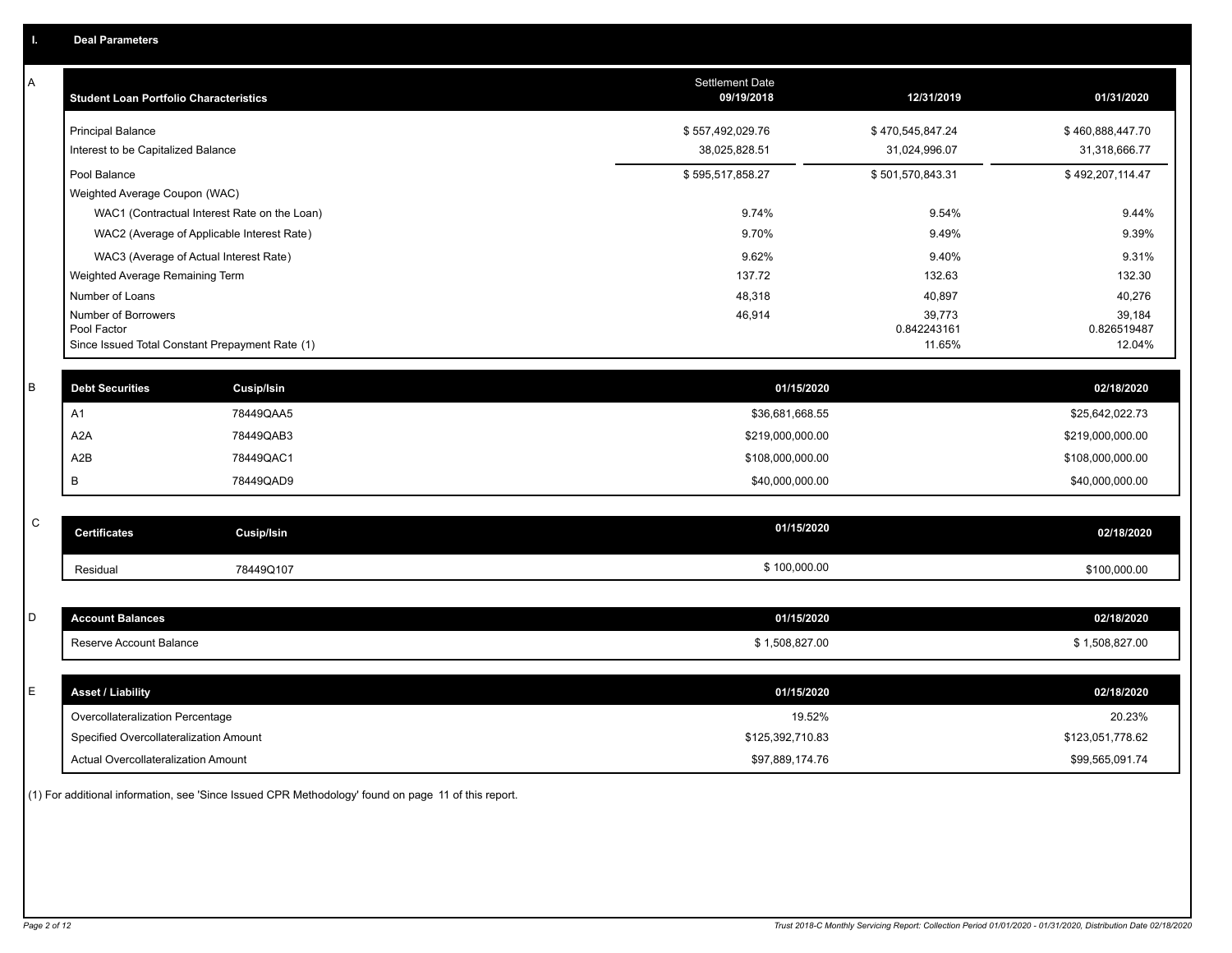### **II. 2018-C Trust Activity 01/01/2020 through 01/31/2020**

| <b>Borrower Principal</b><br>9,734,833.62                                             |  |
|---------------------------------------------------------------------------------------|--|
|                                                                                       |  |
| 0.00<br><b>Consolidation Activity Principal</b>                                       |  |
| (103.12)<br>Seller Principal Reimbursement                                            |  |
| 0.00<br>Servicer Principal Reimbursement                                              |  |
| 0.00<br>Delinquent Principal Purchases by Servicer                                    |  |
| <b>Other Principal Deposits</b><br>196,448.48                                         |  |
| \$9,931,178.98<br><b>Total Principal Receipts</b>                                     |  |
| B<br><b>Student Loan Interest Receipts</b>                                            |  |
| Borrower Interest<br>2,468,122.53                                                     |  |
| 0.00<br><b>Consolidation Activity Interest</b>                                        |  |
| Seller Interest Reimbursement<br>(7.60)                                               |  |
| 0.00<br>Servicer Interest Reimbursement                                               |  |
| 0.00<br>Delinquent Interest Purchases by Servicer                                     |  |
| 2,803.54<br><b>Other Interest Deposits</b>                                            |  |
| \$2,470,918.47<br><b>Total Interest Receipts</b>                                      |  |
| C<br><b>Recoveries on Realized Losses</b><br>\$55,776.13                              |  |
| D<br><b>Investment Income</b><br>\$15,553.11                                          |  |
| Е<br><b>Funds Borrowed from Next Collection Period</b><br>\$0.00                      |  |
| F.<br>\$0.00<br><b>Funds Repaid from Prior Collection Period</b>                      |  |
| G<br>\$0.00<br>Loan Sale or Purchase Proceeds                                         |  |
| \$0.00<br>н<br>Initial Deposits to Distribution Account                               |  |
| <b>Excess Transferred from Other Accounts</b><br>\$0.00                               |  |
| \$0.00<br><b>Borrower Benefit Reimbursements</b><br>J                                 |  |
| Κ<br><b>Other Deposits</b><br>\$0.00                                                  |  |
| L<br><b>Other Fees Collected</b><br>\$0.00                                            |  |
| М<br><b>AVAILABLE FUNDS</b><br>\$12,473,426.69                                        |  |
| N<br>Non-Cash Principal Activity During Collection Period<br>\$273,779.44             |  |
| Aggregate Purchased Amounts by the Depositor, Servicer or Seller<br>O<br>\$199,252.02 |  |
| P<br>\$0.00<br>Aggregate Loan Substitutions                                           |  |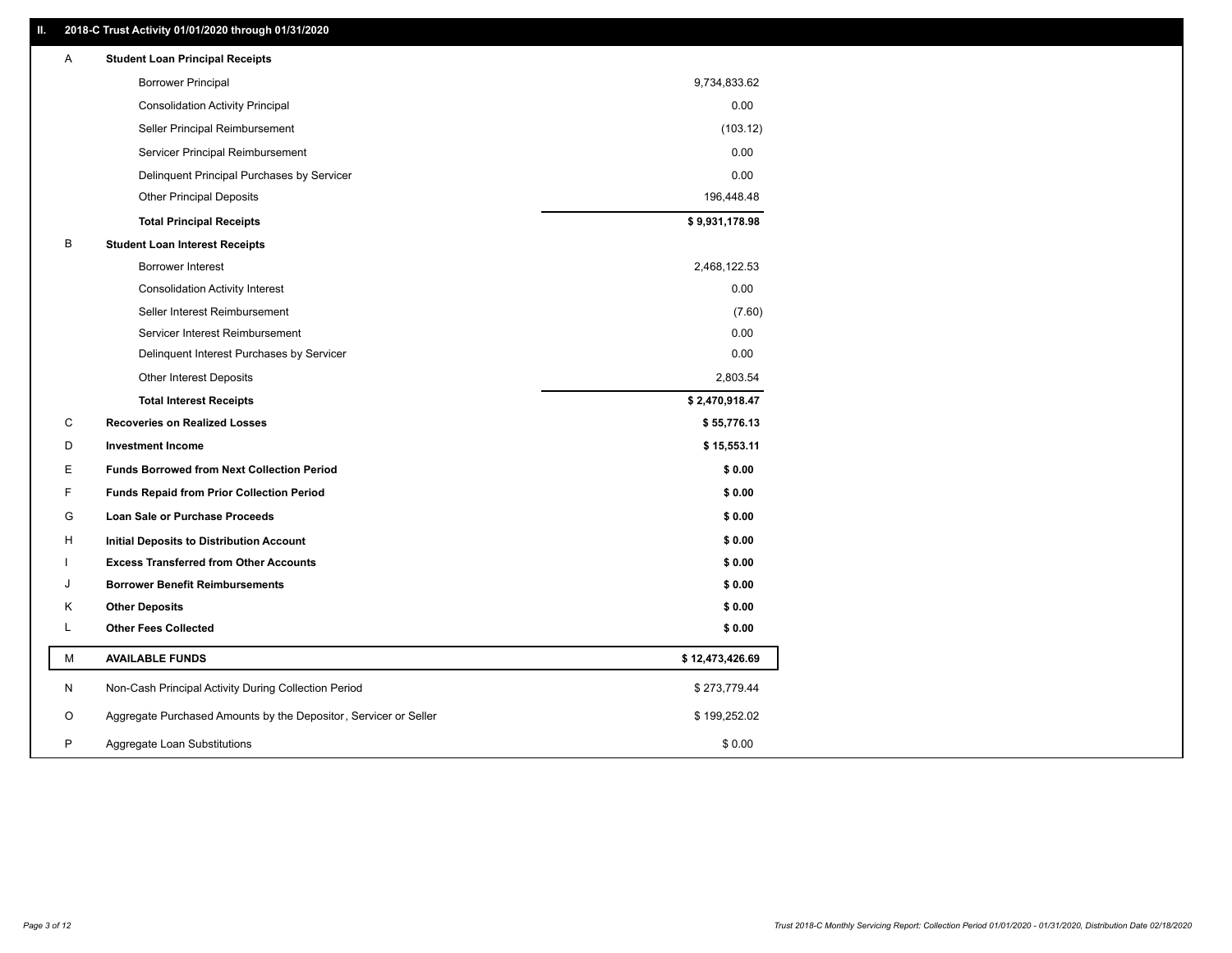|                   |                       |                          |         |                                                                  | <b>Loans by Repayment Status</b> |                            |                          |         |                                                           |                |                            |
|-------------------|-----------------------|--------------------------|---------|------------------------------------------------------------------|----------------------------------|----------------------------|--------------------------|---------|-----------------------------------------------------------|----------------|----------------------------|
|                   |                       |                          |         | 01/31/2020                                                       |                                  |                            |                          |         | 12/31/2019                                                |                |                            |
|                   |                       | <b>Wtd Avg</b><br>Coupon | # Loans | <b>Principal and</b><br><b>Interest Accrued</b><br>to Capitalize | % of Principal                   | % of Loans in<br>Repay (1) | <b>Wtd Avg</b><br>Coupon | # Loans | Principal and<br><b>Interest Accrued</b><br>to Capitalize | % of Principal | % of Loans in<br>Repay (1) |
| INTERIM:          | IN SCHOOL             | 10.34%                   | 4,951   | \$71,624,267.94                                                  | 14.552%                          | $-$ %                      | 10.39%                   | 5,334   | \$76,569,715.74                                           | 15.266%        | $-$ %                      |
|                   | <b>GRACE</b>          | 10.11%                   | 1,294   | \$17,644,338.07                                                  | 3.585%                           | $-$ %                      | 10.22%                   | 1,027   | \$14,031,894.27                                           | 2.798%         | $-$ %                      |
|                   | <b>DEFERMENT</b>      | 9.98%                    | 1,777   | \$22,360,387.45                                                  | 4.543%                           | $-$ %                      | 10.08%                   | 1,813   | \$22,766,357.42                                           | 4.539%         | $-$ %                      |
| <b>REPAYMENT:</b> | <b>CURRENT</b>        | 8.97%                    | 30,108  | \$348,636,460.83                                                 | 70.831%                          | 91.607%                    | 9.10%                    | 30,706  | \$359,501,568.87                                          | 71.675%        | 92.607%                    |
|                   | 31-60 DAYS DELINQUENT | 10.08%                   | 515     | \$7,502,000.67                                                   | 1.524%                           | 1.971%                     | 9.85%                    | 488     | \$6,220,740.21                                            | 1.240%         | 1.602%                     |
|                   | 61-90 DAYS DELINQUENT | 10.02%                   | 181     | \$2,365,229.37                                                   | 0.481%                           | 0.621%                     | 10.42%                   | 196     | \$2,584,069.08                                            | 0.515%         | 0.666%                     |
|                   | > 90 DAYS DELINQUENT  | 10.64%                   | 106     | \$1,424,252.58                                                   | 0.289%                           | 0.374%                     | 10.31%                   | 108     | \$1,315,424.20                                            | 0.262%         | 0.339%                     |
|                   | FORBEARANCE           | 9.51%                    | 1,344   | \$20,650,177.56                                                  | 4.195%                           | 5.426%                     | 9.45%                    | 1,225   | \$18,581,073.52                                           | 3.705%         | 4.786%                     |
| <b>TOTAL</b>      |                       |                          | 40,276  | \$492,207,114.47                                                 | 100.00%                          | 100.00%                    |                          | 40,897  | \$501,570,843.31                                          | 100.00%        | 100.00%                    |

Percentages may not total 100% due to rounding  $\star$ 

1 Loans classified in "Repayment" include any loan for which interim interest only, \$25 fixed payments or full principal and interest payments are due.

|                                |                                                                                                                                                                              |                          |         |                                                           | <b>Loans by Borrower Status</b> |                                |                          |         |                                                                  |                |                                |
|--------------------------------|------------------------------------------------------------------------------------------------------------------------------------------------------------------------------|--------------------------|---------|-----------------------------------------------------------|---------------------------------|--------------------------------|--------------------------|---------|------------------------------------------------------------------|----------------|--------------------------------|
|                                |                                                                                                                                                                              |                          |         | 01/31/2020                                                |                                 |                                |                          |         | 12/31/2019                                                       |                |                                |
|                                |                                                                                                                                                                              | <b>Wtd Avg</b><br>Coupon | # Loans | Principal and<br><b>Interest Accrued</b><br>to Capitalize | % of Principal                  | % of Loans in<br>P&I Repay (2) | <b>Wtd Avg</b><br>Coupon | # Loans | <b>Principal and</b><br><b>Interest Accrued</b><br>to Capitalize | % of Principal | % of Loans in<br>P&I Repay (2) |
| <b>INTERIM:</b>                | IN SCHOOL                                                                                                                                                                    | 9.79%                    | 9,915   | \$143,389,398.88                                          | 29.132%                         | $-$ %                          | 9.85%                    | 10,702  | \$153,804,555.86                                                 | 30.665%        | $-$ %                          |
|                                | <b>GRACE</b>                                                                                                                                                                 | 9.61%                    | 2,440   | \$33,486,913.18                                           | 6.803%                          | $-$ %                          | 9.70%                    | 1,898   | \$26,472,657.35                                                  | 5.278%         | $-$ %                          |
|                                | <b>DEFERMENT</b>                                                                                                                                                             | 9.67%                    | 3,289   | \$40,223,545.75                                           | 8.172%                          | $-$ %                          | 9.74%                    | 3,303   | \$40,334,914.81                                                  | 8.042%         | $-$ %                          |
| P&I REPAYMENT:                 | <b>CURRENT</b>                                                                                                                                                               | 8.87%                    | 22,534  | \$243,776,477.36                                          | 49.527%                         | 88.611%                        | 9.02%                    | 23,049  | \$253,144,302.84                                                 | 50.470%        | 90.100%                        |
|                                | 31-60 DAYS DELINQUENT                                                                                                                                                        | 10.11%                   | 487     | \$7,145,238.01                                            | 1.452%                          | 2.597%                         | 9.79%                    | 431     | \$5,567,813.38                                                   | 1.110%         | 1.982%                         |
|                                | 61-90 DAYS DELINQUENT                                                                                                                                                        | 10.00%                   | 165     | \$2,138,683.62                                            | 0.435%                          | 0.777%                         | 10.40%                   | 184     | \$2,403,927.36                                                   | 0.479%         | 0.856%                         |
|                                | > 90 DAYS DELINQUENT                                                                                                                                                         | 10.65%                   | 102     | \$1,396,680.11                                            | 0.284%                          | 0.508%                         | 10.26%                   | 105     | \$1,261,598.19                                                   | 0.252%         | 0.449%                         |
|                                | FORBEARANCE                                                                                                                                                                  | 9.51%                    | 1,344   | \$20,650,177.56                                           | 4.195%                          | 7.506%                         | 9.45%                    | 1,225   | \$18,581,073.52                                                  | 3.705%         | 6.613%                         |
| <b>TOTAL</b><br>$\overline{2}$ | Percentages may not total 100% due to rounding<br>Loans classified in "P&I Repayment" includes only those loans for which scheduled principal and interest payments are due. |                          | 40,276  | \$492,207,114.47                                          | 100.00%                         | 100.00%                        |                          | 40,897  | \$501,570,843.31                                                 | 100.00%        | 100.00%                        |

WAC reflects WAC3 To conform with company standard reporting these sections now include Princial and Interest Accrued to Capitalize .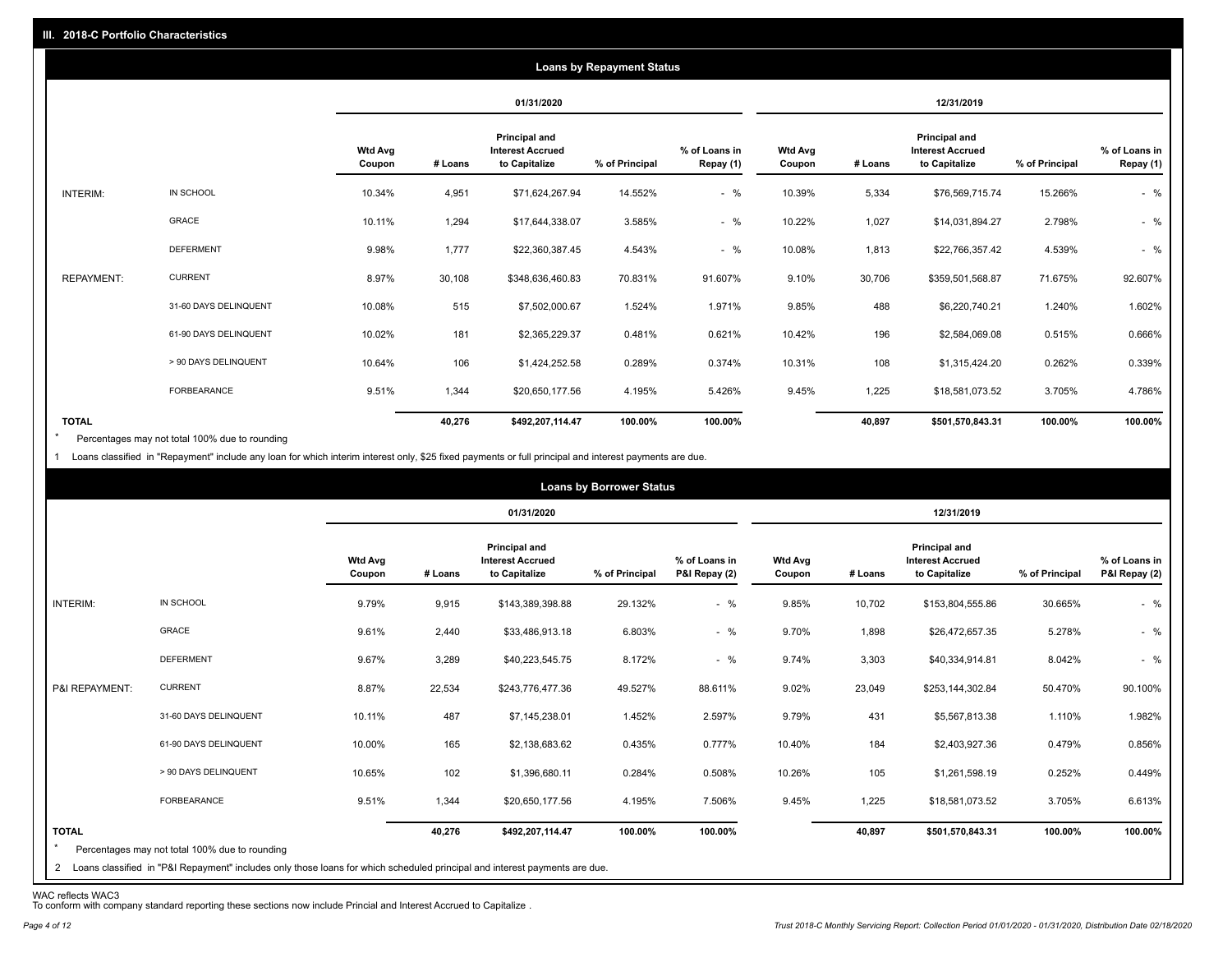|                                                                                                  | 1/31/2020        | 12/31/2019       |  |
|--------------------------------------------------------------------------------------------------|------------------|------------------|--|
| Pool Balance                                                                                     | \$492,207,114.47 | \$501,570,843.31 |  |
| Total # Loans                                                                                    | 40,276           | 40,897           |  |
| Total # Borrowers                                                                                | 39,184           | 39,773           |  |
| Weighted Average Coupon                                                                          | 9.39%            | 9.49%            |  |
| Weighted Average Remaining Term                                                                  | 132.30           | 132.63           |  |
| Percent of Pool - Cosigned                                                                       | 92.8%            | 92.7%            |  |
| Percent of Pool - Non Cosigned                                                                   | 7.2%             | 7.3%             |  |
| Borrower Interest Accrued for Period                                                             | \$3,544,493.86   | \$3,718,152.48   |  |
| Outstanding Borrower Interest Accrued                                                            | \$34,128,313.29  | \$33,878,752.85  |  |
| Gross Principal Realized Loss - Periodic *                                                       | \$620,779.82     | \$488,763.13     |  |
| Gross Principal Realized Loss - Cumulative *                                                     | \$5,850,633.61   | \$5,229,853.79   |  |
| Recoveries on Realized Losses - Periodic                                                         | \$55,776.13      | \$60,630.05      |  |
| Recoveries on Realized Losses - Cumulative                                                       | \$539,306.65     | \$483,530.52     |  |
| Net Losses - Periodic                                                                            | \$565,003.69     | \$428,133.08     |  |
| Net Losses - Cumulative                                                                          | \$5,311,326.96   | \$4,746,323.27   |  |
| Non-Cash Principal Activity - Capitalized Interest                                               | \$894,622.62     | \$3,546,344.77   |  |
| Since Issued Total Constant Prepayment Rate (CPR) (1)                                            | 12.04%           | 11.65%           |  |
| <b>Loan Substitutions</b>                                                                        | \$0.00           | \$0.00           |  |
| <b>Cumulative Loan Substitutions</b>                                                             | \$0.00           | \$0.00           |  |
| <b>Unpaid Servicing Fees</b>                                                                     | \$0.00           | \$0.00           |  |
| <b>Unpaid Administration Fees</b>                                                                | \$0.00           | \$0.00           |  |
| <b>Unpaid Carryover Servicing Fees</b>                                                           | \$0.00           | \$0.00           |  |
| Note Interest Shortfall                                                                          | \$0.00           | \$0.00           |  |
| Loans in Modification                                                                            | \$12,626,022.68  | \$11,777,220.90  |  |
| % of Loans in Modification as a % of Loans in Repayment (P&I)                                    | 4.96%            | 4.49%            |  |
|                                                                                                  |                  |                  |  |
| % Annualized Gross Principal Realized Loss - Periodic as a %<br>of Loans in Repayment (P&I) * 12 | 2.93%            | 2.24%            |  |
| % Gross Principal Realized Loss - Cumulative as a % of<br>Original Pool Balance                  | 0.98%            | 0.88%            |  |

\* In accordance with the Servicer's current policies and procedures, after September 1, 2017 loans subject to bankruptcy claims generally will not be reported as a charged- off unless and until they are delinquent for 120

(1) For additional information, see 'Since Issued CPR Methodology' found on page 11 of this report.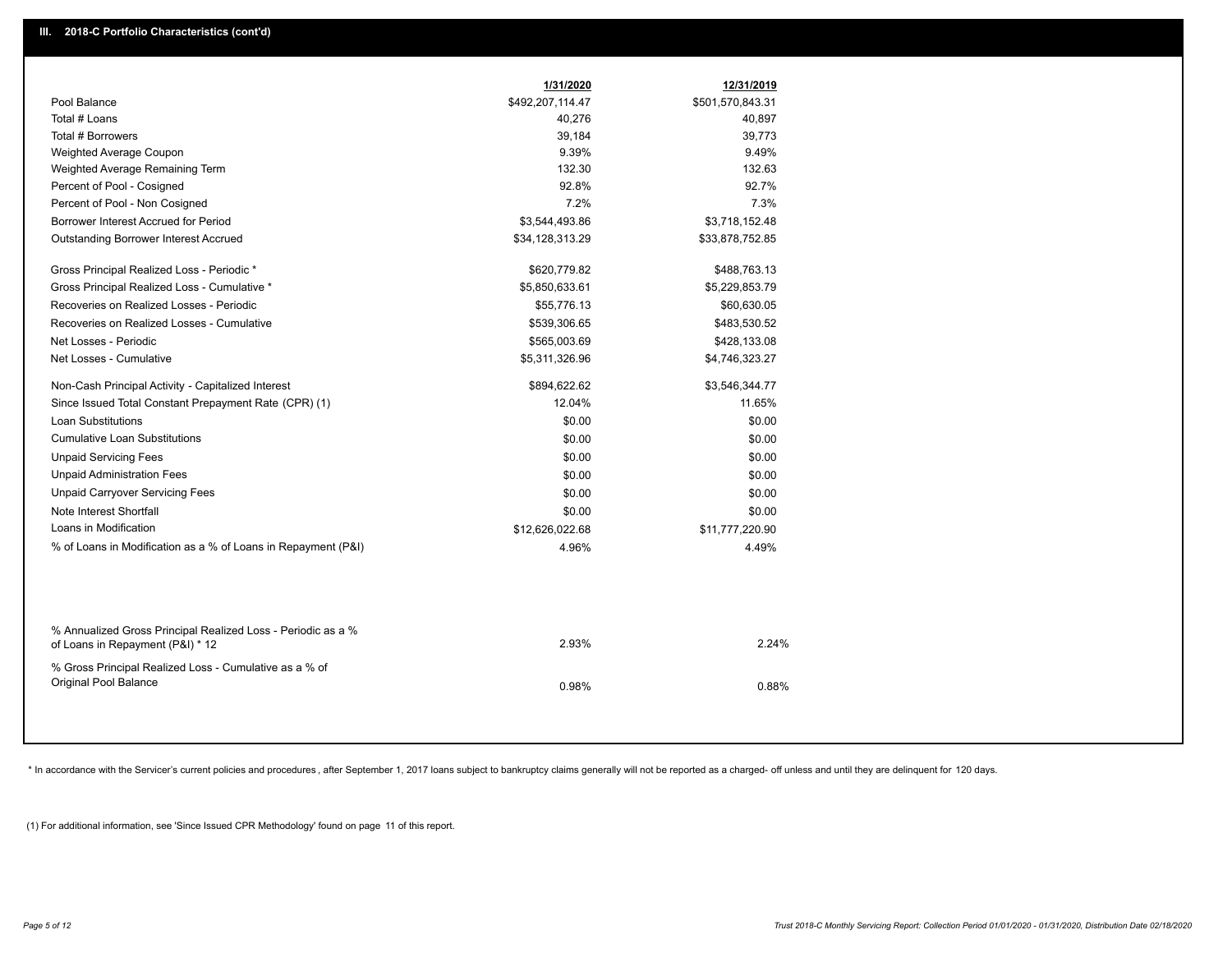#### **Loan Program**  A

|                                    | Weighted<br><b>Average Coupon</b> | # LOANS | <b>\$ AMOUNT</b> | $%$ *    |
|------------------------------------|-----------------------------------|---------|------------------|----------|
| - Smart Option Interest-Only Loans | 8.17%                             | 9,707   | \$92,584,496.79  | 18.810%  |
| - Smart Option Fixed Pay Loans     | 9.36%                             | 10,086  | \$149,000,409.22 | 30.272%  |
| - Smart Option Deferred Loans      | 9.70%                             | 20,483  | \$250,622,208.46 | 50.918%  |
| - Other Loan Programs              | $0.00\%$                          | 0       | \$0.00           | 0.000%   |
| <b>Total</b>                       | 9.31%                             | 40,276  | \$492,207,114.47 | 100.000% |

\* Percentages may not total 100% due to rounding

B

C

**Index Type**

|                       | Weighted<br><b>Average Coupon</b> | # LOANS | <b>S AMOUNT</b>  | $%$ *     |
|-----------------------|-----------------------------------|---------|------------------|-----------|
| - Fixed Rate Loans    | 9.40%                             | 12,618  | \$162,476,008.97 | 33.010%   |
| - LIBOR Indexed Loans | 9.26%                             | 27,658  | \$329,731,105.50 | 66.990%   |
| - Other Index Rates   | $0.00\%$                          | 0       | \$0.00           | $0.000\%$ |
| Total                 | 9.31%                             | 40,276  | \$492,207,114.47 | 100.000%  |

\* Percentages may not total 100% due to rounding

### **Weighted Average Recent FICO**

| $0 - 639$            | 2,854          | \$31,558,362.56  | 6.412%    |
|----------------------|----------------|------------------|-----------|
| 640 - 669            | 2,457          | \$28,183,838.02  | 5.726%    |
| 670 - 699            | 4,668          | \$58,933,082.00  | 11.973%   |
| 700 - 739            | 9,078          | \$114,446,360.43 | 23.252%   |
| $740 +$              | 21,217         | \$259,073,538.37 | 52.635%   |
| $N/A$ <sub>(1)</sub> | $\overline{2}$ | \$11,933.09      | $0.002\%$ |
| <b>Total</b>         | 40,276         | \$492,207,114.47 | 100.000%  |
|                      |                |                  |           |

WAC reflects WAC3

To conform with company standard reporting these sections now include Princial and Interest Accrued to Capitalize .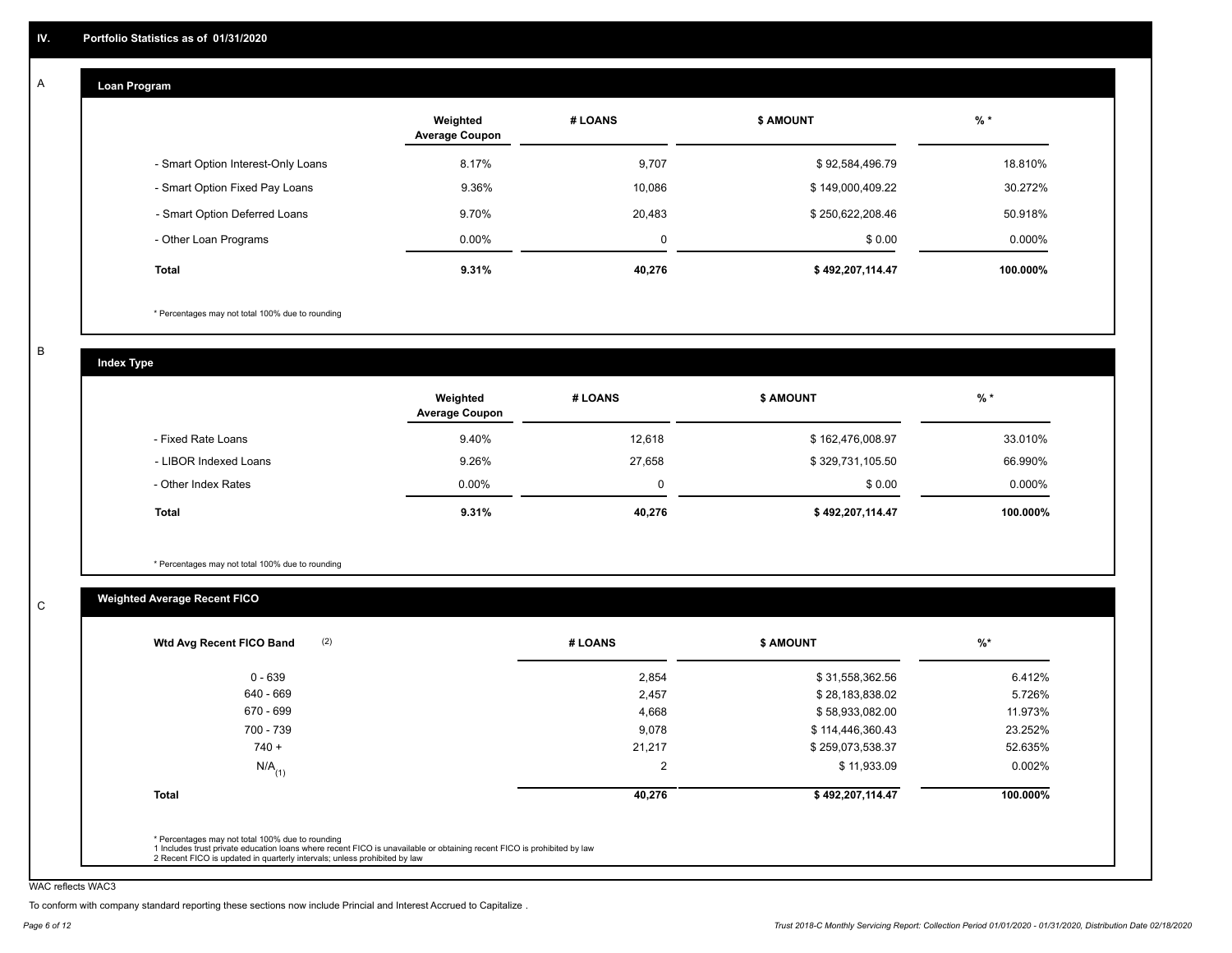| V. |       | 2018-C Reserve Account and Principal Distribution Calculations                       |                  |  |
|----|-------|--------------------------------------------------------------------------------------|------------------|--|
| А. |       | <b>Reserve Account</b>                                                               |                  |  |
|    |       | Specified Reserve Account Balance                                                    | \$1,508,827.00   |  |
|    |       | Actual Reserve Account Balance                                                       | \$1,508,827.00   |  |
| В. |       | <b>Principal Distribution Amount</b>                                                 |                  |  |
|    | j.    | Class A Notes Outstanding                                                            | \$363,681,668.55 |  |
|    | ii.   | Pool Balance                                                                         | \$492,207,114.47 |  |
|    | iii.  | First Priority Principal Distribution Amount (i - ii)                                | \$0.00           |  |
|    | iv.   | Class A and B Notes Outstanding                                                      | \$403,681,668.55 |  |
|    |       |                                                                                      |                  |  |
|    | v.    | First Priority Principal Distribution Amount                                         | \$0.00           |  |
|    | vi.   | Pool Balance                                                                         | \$492,207,114.47 |  |
|    | vii.  | Specified Overcollateralization Amount                                               | \$123,051,778.62 |  |
|    | viii. | Regular Principal Distribution Amount (if (iv > 0, (iv - v) - (vi - vii))            | \$34,526,332.70  |  |
|    | ix.   | Pool Balance                                                                         | \$492,207,114.47 |  |
|    | Х.    | 10% of Initial Pool Balance                                                          | \$59,551,785.83  |  |
|    | xi.   | First Priority Principal Distribution Amount                                         | \$0.00           |  |
|    | xii.  | Regular Principal Distribution Amount                                                | \$34,526,332.70  |  |
|    | xiii. | Available Funds (after payment of waterfall items A through I)                       | \$0.00           |  |
|    |       | xiv. Additional Principal Distribution Amount (if(vi <= x,min(xiii, vi - xi - xii))) | \$0.00           |  |
|    |       |                                                                                      |                  |  |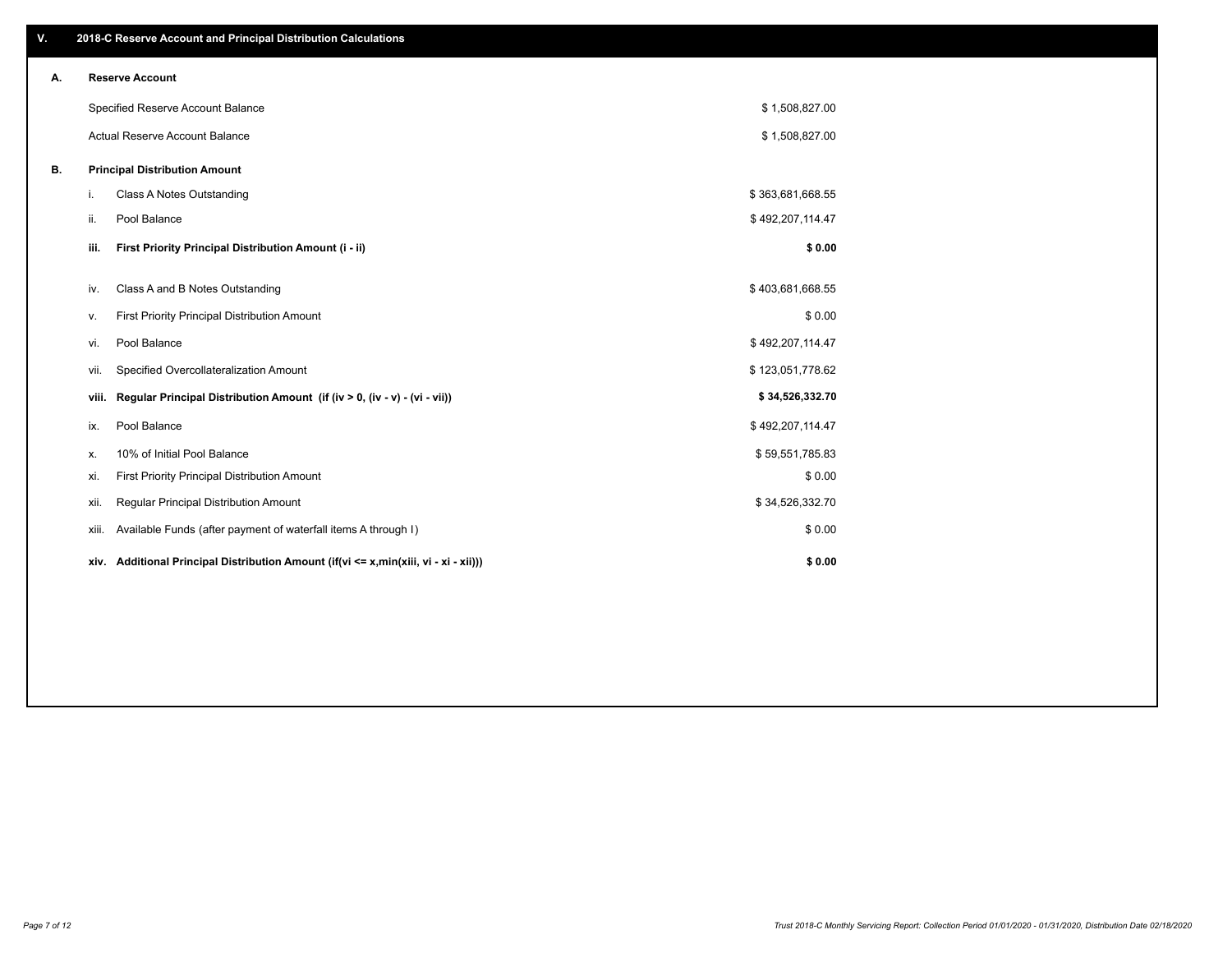|                          |                                                         | Paid            | <b>Funds Balance</b> |
|--------------------------|---------------------------------------------------------|-----------------|----------------------|
|                          | <b>Total Available Funds</b>                            |                 | \$12,473,426.69      |
| A                        | <b>Trustee Fees</b>                                     | \$0.00          | \$12,473,426.69      |
| В                        | <b>Servicing Fees</b>                                   | \$313,697.23    | \$12,159,729.46      |
| C                        | i. Administration Fees                                  | \$8,333.00      | \$12,151,396.46      |
|                          | ii. Unreimbursed Administrator Advances plus any Unpaid | \$0.00          | \$12,151,396.46      |
| D                        | Class A Noteholders Interest Distribution Amount        | \$978,417.31    | \$11,172,979.15      |
| Е                        | <b>First Priority Principal Payment</b>                 | \$0.00          | \$11,172,979.15      |
| F.                       | Class B Noteholders Interest Distribution Amount        | \$133,333.33    | \$11,039,645.82      |
| G                        | <b>Reinstatement Reserve Account</b>                    | \$0.00          | \$11,039,645.82      |
| H                        | <b>Regular Principal Distribution</b>                   | \$11,039,645.82 | \$0.00               |
| $\overline{\phantom{a}}$ | <b>Carryover Servicing Fees</b>                         | \$0.00          | \$0.00               |
| J                        | Additional Principal Distribution Amount                | \$0.00          | \$0.00               |
| Κ                        | Unpaid Expenses of Trustee                              | \$0.00          | \$0.00               |
| L                        | Unpaid Expenses of Administrator                        | \$0.00          | \$0.00               |
| М                        | Remaining Funds to the Residual Certificateholders      | \$0.00          | \$0.00               |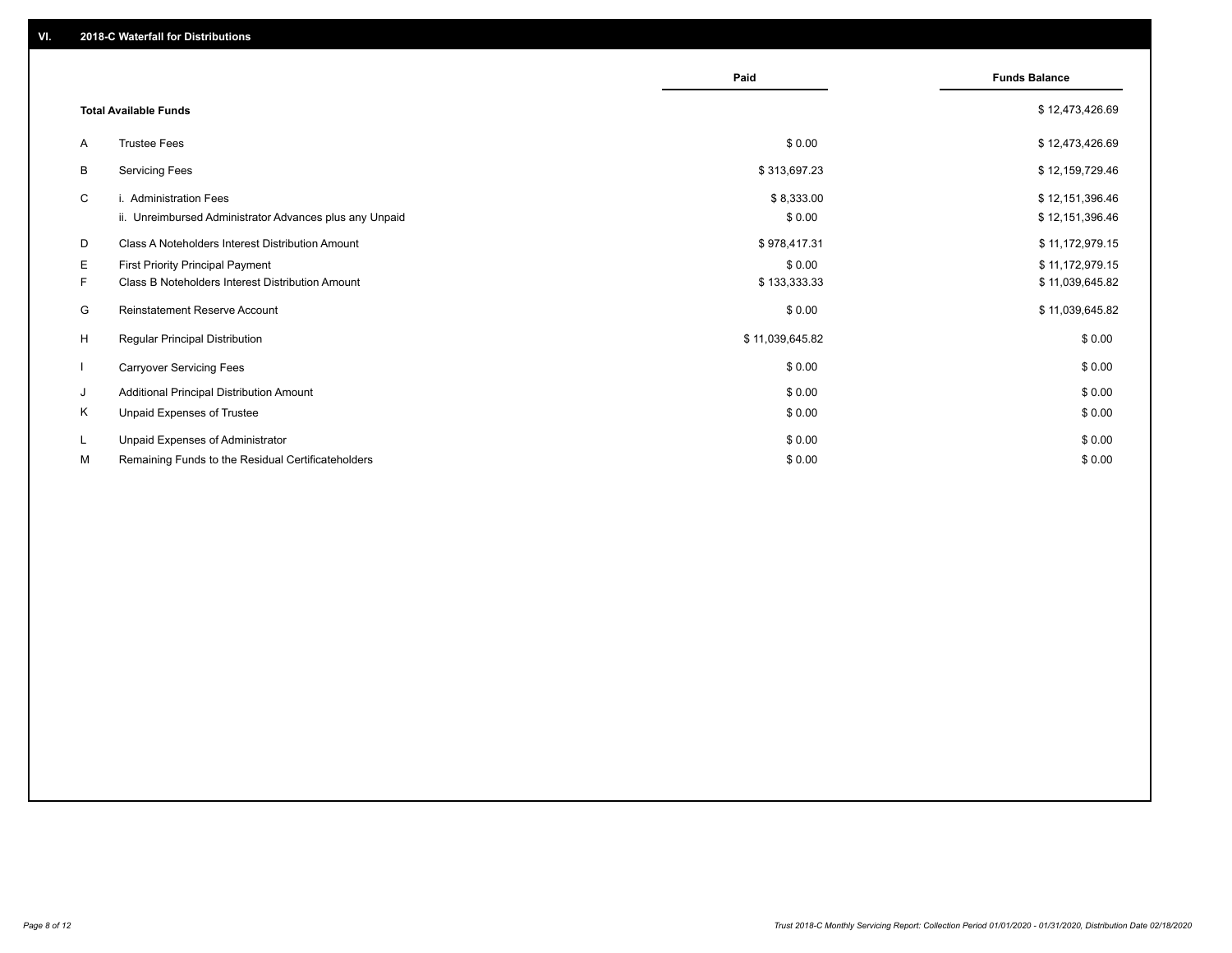| <b>Distribution Amounts</b>                                |                         |                         |                         |
|------------------------------------------------------------|-------------------------|-------------------------|-------------------------|
|                                                            | A <sub>1</sub>          | A <sub>2</sub> A        | A <sub>2</sub> B        |
| Cusip/Isin                                                 | 78449QAA5               | 78449QAB3               | 78449QAC1               |
| <b>Beginning Balance</b>                                   | \$36,681,668.55         | \$219,000,000.00        | \$108,000,000.00        |
| Index                                                      | <b>LIBOR</b>            | <b>FIXED</b>            | <b>LIBOR</b>            |
| Spread/Fixed Rate                                          | 0.30%                   | 3.63%                   | 0.75%                   |
| Record Date (Days Prior to Distribution)                   | 1 NEW YORK BUSINESS DAY | 1 NEW YORK BUSINESS DAY | 1 NEW YORK BUSINESS DAY |
| <b>Accrual Period Begin</b>                                | 1/15/2020               | 1/15/2020               | 1/15/2020               |
| <b>Accrual Period End</b>                                  | 2/18/2020               | 2/15/2020               | 2/18/2020               |
| Daycount Fraction                                          | 0.09444444              | 0.08333333              | 0.09444444              |
| Interest Rate*                                             | 1.97625%                | 3.63000%                | 2.42625%                |
| <b>Accrued Interest Factor</b>                             | 0.001866458             | 0.003025000             | 0.002291458             |
| <b>Current Interest Due</b>                                | \$68,464.81             | \$662,475.00            | \$247,477.50            |
| Interest Shortfall from Prior Period Plus Accrued Interest | $\mathsf{\$}$ -         | $\mathcal{S}$ -         | $\mathcal{S}$ -         |
| <b>Total Interest Due</b>                                  | \$68,464.81             | \$662,475.00            | \$247,477.50            |
| <b>Interest Paid</b>                                       | \$68,464.81             | \$662,475.00            | \$247,477.50            |
| Interest Shortfall                                         | $\mathsf{\$}$ -         | $\mathsf{\$}$ -         | $$ -$                   |
| <b>Principal Paid</b>                                      | \$11,039,645.82         | $\mathsf{\$}$ -         | $$ -$                   |
| <b>Ending Principal Balance</b>                            | \$25,642,022.73         | \$219,000,000.00        | \$108,000,000.00        |
| Paydown Factor                                             | 0.062370880             | 0.000000000             | 0.000000000             |
| <b>Ending Balance Factor</b>                               | 0.144870185             | 1.000000000             | 1.000000000             |

\* Pay rates for Current Distribution. For the interest rates applicable to the next distribution date, please see https://www.salliemae.com/about/investors/data/SMBabrate.txt.

**VII. 2018-C Distributions**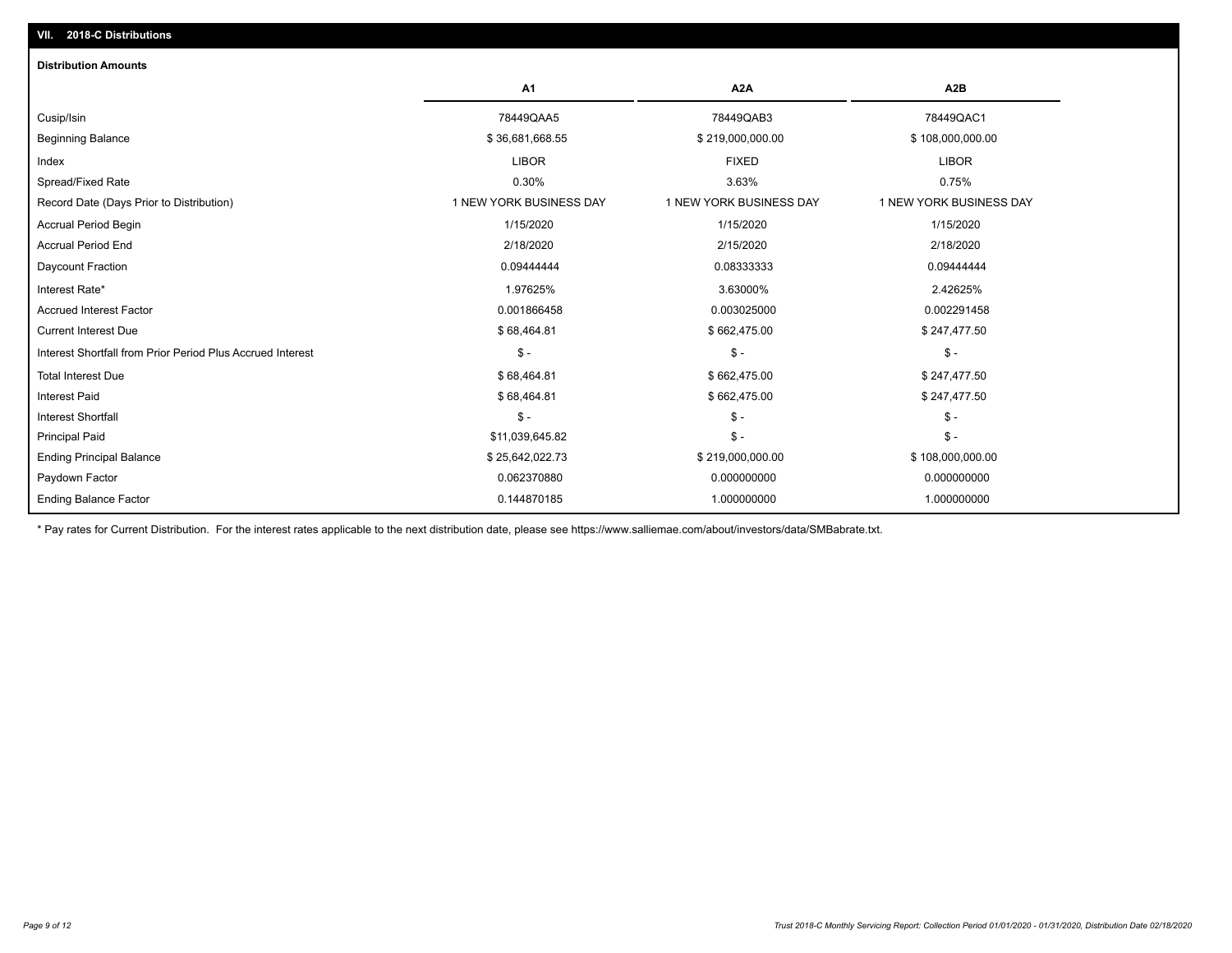| VII. 2018-C Distributions                                  |                         |
|------------------------------------------------------------|-------------------------|
| <b>Distribution Amounts</b>                                |                         |
|                                                            | В                       |
| Cusip/Isin                                                 | 78449QAD9               |
| <b>Beginning Balance</b>                                   | \$40,000,000.00         |
| Index                                                      | <b>FIXED</b>            |
| Spread/Fixed Rate                                          | 4.00%                   |
| Record Date (Days Prior to Distribution)                   | 1 NEW YORK BUSINESS DAY |
| Accrual Period Begin                                       | 1/15/2020               |
| <b>Accrual Period End</b>                                  | 2/15/2020               |
| Daycount Fraction                                          | 0.08333333              |
| Interest Rate*                                             | 4.00000%                |
| <b>Accrued Interest Factor</b>                             | 0.003333333             |
| <b>Current Interest Due</b>                                | \$133,333.33            |
| Interest Shortfall from Prior Period Plus Accrued Interest | $$ -$                   |
| <b>Total Interest Due</b>                                  | \$133,333.33            |
| <b>Interest Paid</b>                                       | \$133,333.33            |
| Interest Shortfall                                         | $\$ -                   |
| <b>Principal Paid</b>                                      | $\frac{1}{2}$           |
| <b>Ending Principal Balance</b>                            | \$40,000,000.00         |
| Paydown Factor                                             | 0.000000000             |
| <b>Ending Balance Factor</b>                               | 1.000000000             |

\* Pay rates for Current Distribution. For the interest rates applicable to the next distribution date, please see https://www.salliemae.com/about/investors/data/SMBabrate.txt.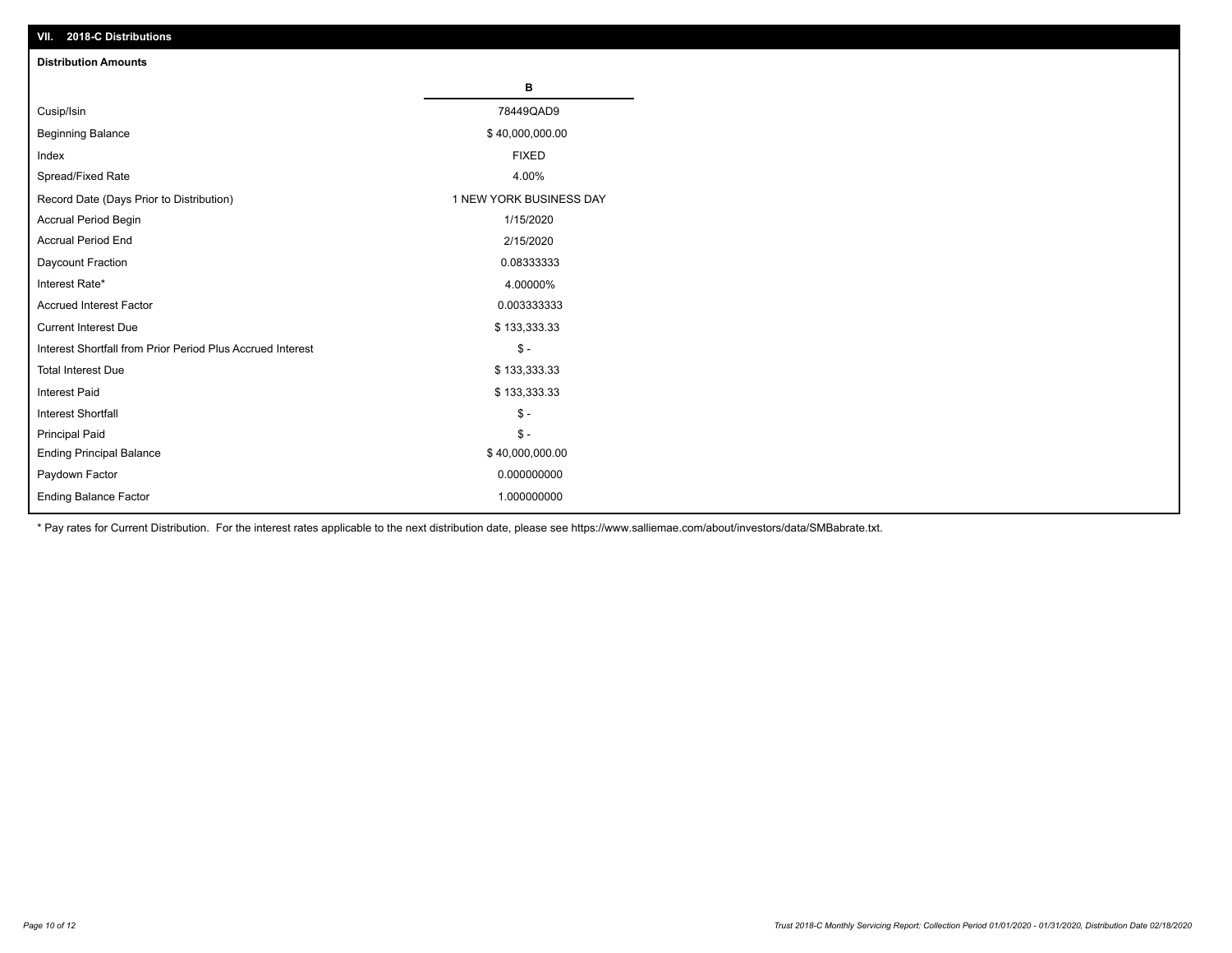#### **Since Issued Total CPR**

$$
\text{total CPR} = 1 - \left(\frac{APB}{PPB}\right)^{\left(\frac{12}{MSC}\right)}
$$

APB = Actual period-end Pool Balance PPB = Projected period-end Pool Balance assuming no prepayments and no defaults Pool Balance = Sum(Principal Balance + Interest Accrued to Capitalize Balance) MSC = Months Since Cut-Off

#### **Since-Issued Total Constant Prepayment Rate (CPR)**

Since-Issued Total CPR measures prepayments, both voluntary and involuntary, for a trust student loan pool over the life of a transaction. For each trust distribution, the actual month-end pool balance is compared against a month-end pool balance originally projected at issuance assuming no prepayments and defaults. For purposes of Since- Issued Total CPR calculations, projected period end pool balance assumes in-school status loans have up to a six month grace period before moving to repayment, grace status loans remain in grace status until their status end date and then to move to full principal and interest repayment, loans subject to interim interest or fixed payments during their in-school and grace period continue paying interim interest or fixed payments until full principal and interest repayment begins, all other trust loans are in full principal and interest repayment status, and that no trust loan in full principal and interest repayment moves from full principal and interest repayment status to any other status.

#### **Weighted Average Coupon**

*WAC1 = APB* ((*CIR*)\*(*APB*))

*WAC2 = APB*  $\frac{((APCL)^{*}(APB))}{APB}$  wac<sub>3</sub> =  $\frac{((ACTL)^{*}(A)P}{APB}$ 



APB = Actual period-end Pool Balance

CIR = Average of the Contractual Interest Rate (1)

APCL = Average of the Applicable Interest Rate (2)

ACTL = Average of the Actual Interest Rate (3)

#### **Weighted Average Coupon (WAC)**

(1) Contractual Interest Rate represents the interest rate indicated in the Promissory Note

(2) Appliclable Interest Rate represents the interest rate after rate reductions, if applicable, are applied

(3) Actual Interest Rate represents the interest rate when borrower incentive programs and rate reductions, if applicable, are applied